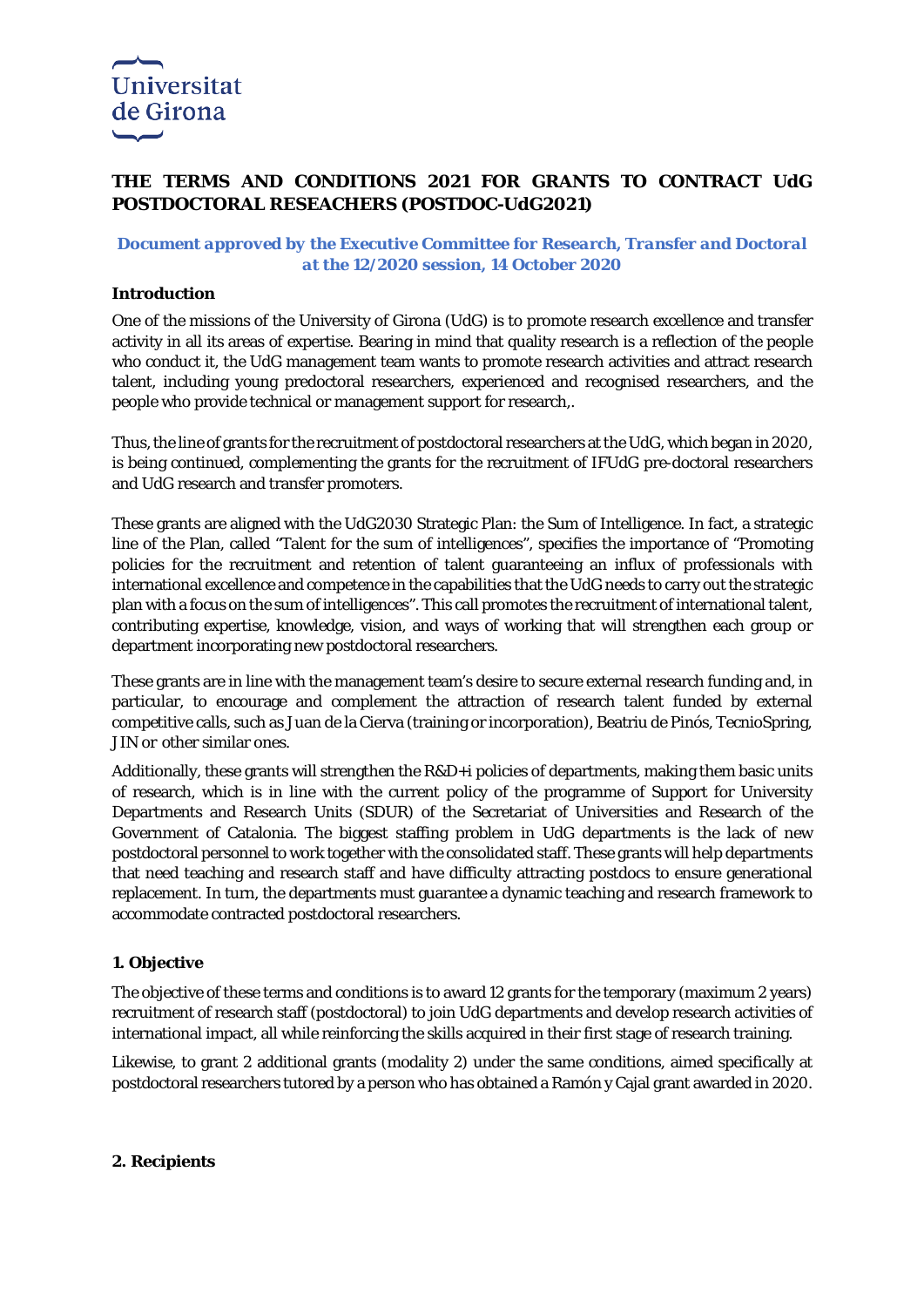# Universitat de Girona

- 2.1 Those people with a doctoral degree who can prove, at the time of submitting the POSTDOC-UdG2021 application, that they have previously applied for competitive external aid, in the last call, for the hiring of postdoctoral researchers such as Juan de la Cierva Formación o Incorporación, Beatriu de Pinós or others similar, in order to carry out a postdoctoral stay at the UdG, may be eligible for aid. People who declare that they meet the requirements for admission to the external call for proposals and who can prove that they have applied may be admitted to the POSTDOC-UdG call for proposals.
- 2.2 Extraordinarily, also eligible are persons with a doctoral degree who are willing and able to apply for competitive external assistance for the recruitment of researchers, such as Juan de la Cierva, TecnioSpring, JIN (projects of the National R+D+i Plan for young unaffiliated researchers or those with temporary affiliations) or other similar ones. If applicants have a POSTDOC-UdG grant, they must submit the applications during the validity of the postdoctoral contract.
- 2.3. The beneficiaries must have a tutor who must be a full-time doctor from the same department and must have the research attached to the UdG. This person will be directly responsible for the supervision and guidance of the applicant's professional development. It is envisaged that this person may have a non-permanent relationship with the UdG, provided that at the time of application they can prove a relationship with the UdG of at least the duration of the POSTODOC-UdG2021 grant requested.
	- Modality 1: each tutor may only be a tutor of one candidate
	- Modality 2: each tutor may be tutor of more than one candidate applying for the same aid. The requirements for the tutor of modality 2 must be met at the time of recruitment. Otherwise, the grant will be revoked.
	- It is not possible to be a tutor for modalities 1 and 2 at the same time.
- 2.4. A person who has already received a POSTDOC-UdG grant by resolution of award in a previous call, even if he/she has subsequently resigned, cannot apply for a POSTDOC-UdG2021 grant.

## **3. Amount and characteristics of the grants**

3.1 The economic endowment for this call POSTDOC-UdG2021 will cover the contractual expenditure generated during two years that includes the salary and the employer's social security contribution. The amount of the aid will be established in the corresponding call.

- 3.2. The aid does not include any additional amount.
- 3.3. The following types of POSTDOC-UdG2021 aid are available:
	- Modality 1: POSTDOC-UdG2021 aid that will be distributed among the different departments, in accordance with the weighting established in point 5.1 of these terms.
	- Modality 2: POSTDOC-UdG2021 grants for candidates tutored by ICREA Senior, Ramón y Cajal or equivalent, granted in 2020. This aid is incompatible with the IFUdG modality 2 pre-doctoral aid.

## **4. Purpose of the grants**

The amount of each grant must go completely to finance the recruitment of a postdoctoral researcher. The duration of the contract will be one year, extendable for another year. It will be regulated by Article 22 of Law 14/2011, of 1 June, on Science, Technology and Innovation. The gross annual remuneration will be established in the call for applications.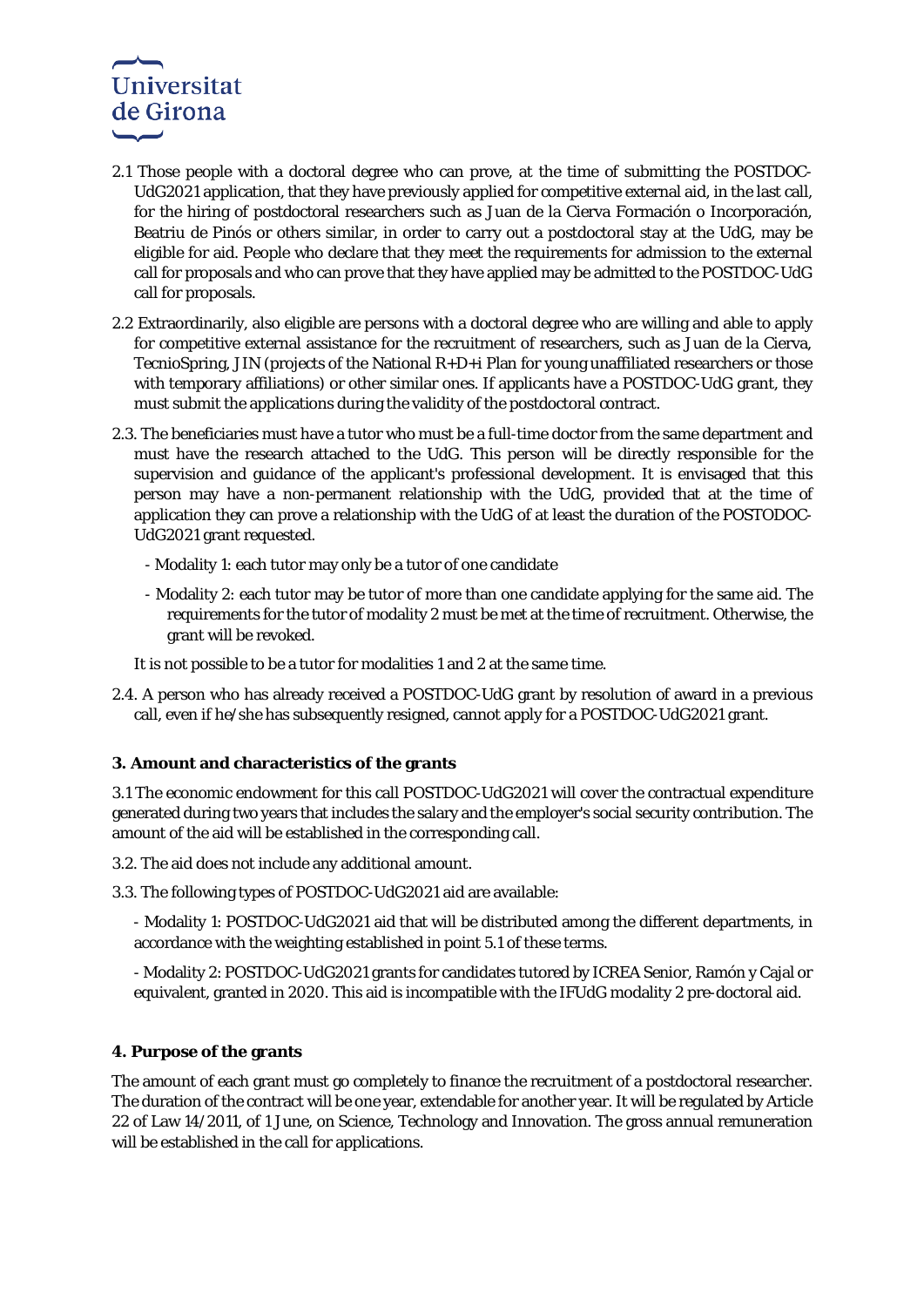

#### **5. Procedure for awarding grants**

Modality 1: the procedure will consist of two phases.

- In the first phase, priority will be given to distributing aid among the UdG departments (term 5.1) and this will be published in the resolution of the call for applications

- In the second, a proposal will be made to grant aid to applicants (term 5.4).

Modality 2: candidates who have submitted the same mentor will compete with each other for a single grant. A proposal will be made to award grants to applicants (term 5.4).

## **5.1. Prioritising departments of the UdG**

The POSTDOC-UdG2021 modality 1 grants will be distributed among the different departments of the UdG according to the weighting  $(P_i)$  calculated with values of 31 December 2020 and expressed as follows:

$$
P_i = \Delta P D I_i + C A_i
$$

Where, by department 'i':

- $\Delta PDI_i$  is the department's need for teaching and research staff, corresponding to the difference between the theoretical staff of the department and the current staff of the department<sup>[1](#page-2-0)</sup> calculated on 31 December 2020.
- $CA<sub>i</sub>$  is the capacity of the department to assist postdoctoral researchers in research; this capacity will be calculated using the following expression:

$$
\mathcal{C} A_i = \mathcal{S} \nu_i \cdot \mathcal{Q} \mathcal{S} \nu_i
$$

where:

- $Sv_i$  is the number of research faculty members who have a *sexenni*, a six-year period of outside assessment of research activity, or the equivalent in the department. For the purposes of equivalence, consideration will be given to researchers without a *sexenni* who comply with any of the following:
	- being the principal researcher of an ERC project, or have an ICREA Academia grant (effective 31 December 2020)
	- being the beneficiary of a Ramón y Cajal grant or a Beatriz Galindo contract (effective 31 December 2020)
	- being an ICREA Senior affiliated with the department
- $QSv_i$  is the quotient between research and teaching staff members with *sexenni* or the equivalent and possible *sexennis*, calculated as:

$$
QSv_i = \frac{Sv_i}{Sv_i + ntPDI_i}
$$

<span id="page-2-0"></span>**<sup>.</sup>** <sup>1</sup> Sum of the current template of blocks A, B, C and D, according to the planning guidelines for the hiring of UdG professors.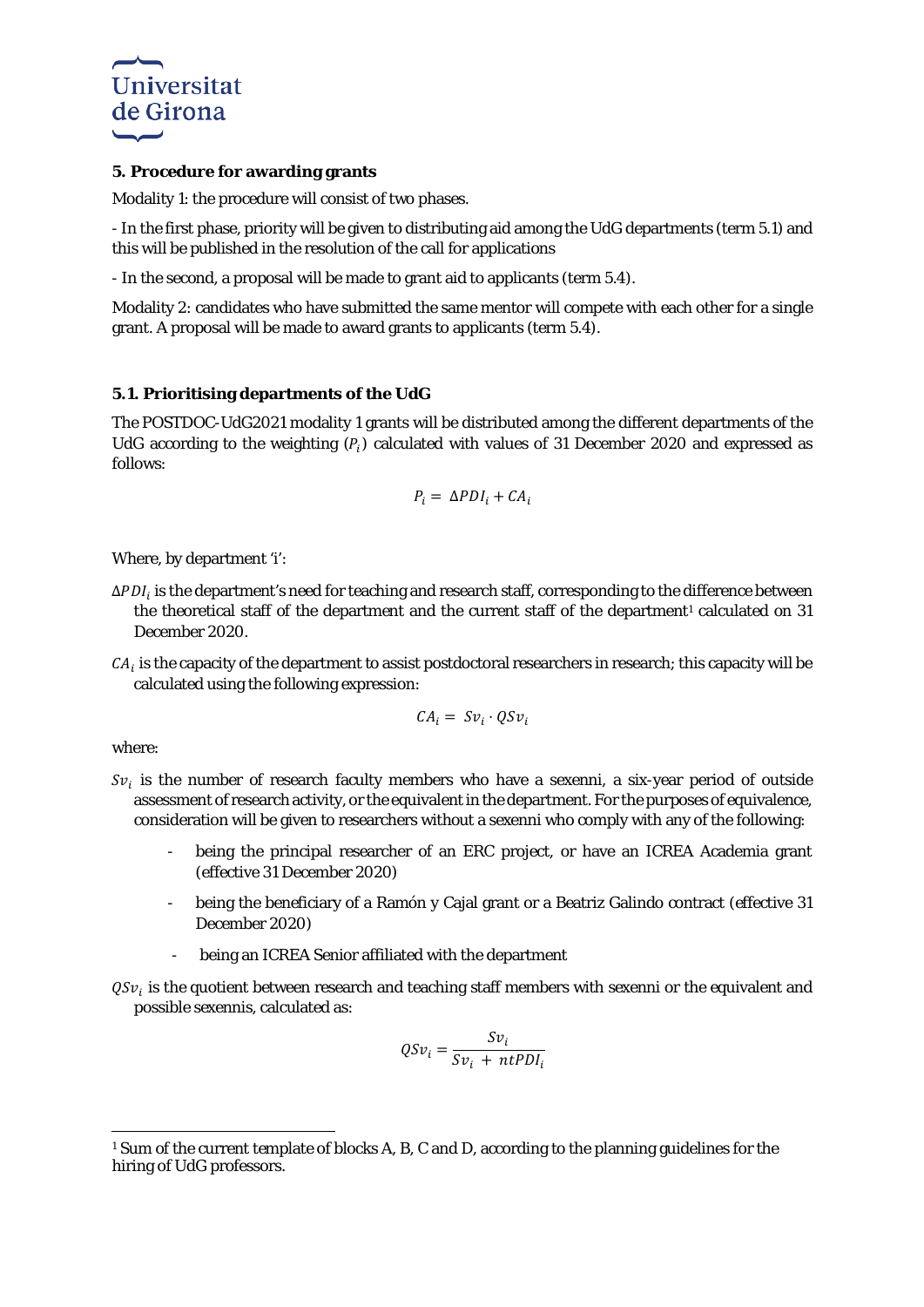

where  $ntPDI_i$  is the research and teaching staff members of the department whose contractual situation allows for a *sexenni*, but do not have one.

The grants will be distributed among UdG departments in direct proportion to the value  $P_i$ , and it might be possible for the same department to receive more than one grant. The distribution coefficient is calculated as

$$
q = \frac{1}{24} \sum_{i=1}^{i=24} P_i
$$

The number of grants  $e_i$  each department receives is the lowest integer in the expression

$$
p_i = \frac{P_i}{q}
$$

Departments that have received, or are receiving, one or more POSTDOC-UdG2020 grants will have the parameter  $e_i$  reduced by one unit for each grant. However, the fact of having received a POSTDOC-UdG2020 grant will not affect the  $e_i$  value of your department when the researcher who has received this contract has moved to a new contract at the UdG financed by an external post-doctoral grant.

If some grants are not rewarded, the surplus will be distributed according to the largest remainder method calculated as follows

$$
r_i = P_i - q e_i
$$

If two departments have the same remainder,  $r_i$ , the grant will be awarded to the department with a lower  $e_i$  value.

The final list of the prioritisation of grants in the departments will be detailed in the call for applications. Annex 1 contains an estimate of this prioritisation made on 8 October 2020. The POSTDOC-UdG2021 grants will be awarded to the different UdG departments according to this order of prioritisation.

If a department eligible for a grant does not have any candidates admitted to this call for applications who can take advantage of it, the grant will be awarded to another department, always following the order of prioritisation.

#### **5.2. Application submission**

Each candidate may submit a single application to join a department of the UdG.

Applications are to be submitted electronically using a form created for this purpose.

In order to close the form it will be essential to enter all the required mandatory information and documentation that must be attached.

The application will consist of two parts:

5.2.1) Entering data in the application form with the following documents:

- a. If the candidate **has previously submitted an application** in an external competitive call for the recruitment of postdoctoral researchers, he/she must attach:
	- a.1 Application submitted in the external competitive call, with attached documents, including *curriculum vitae*.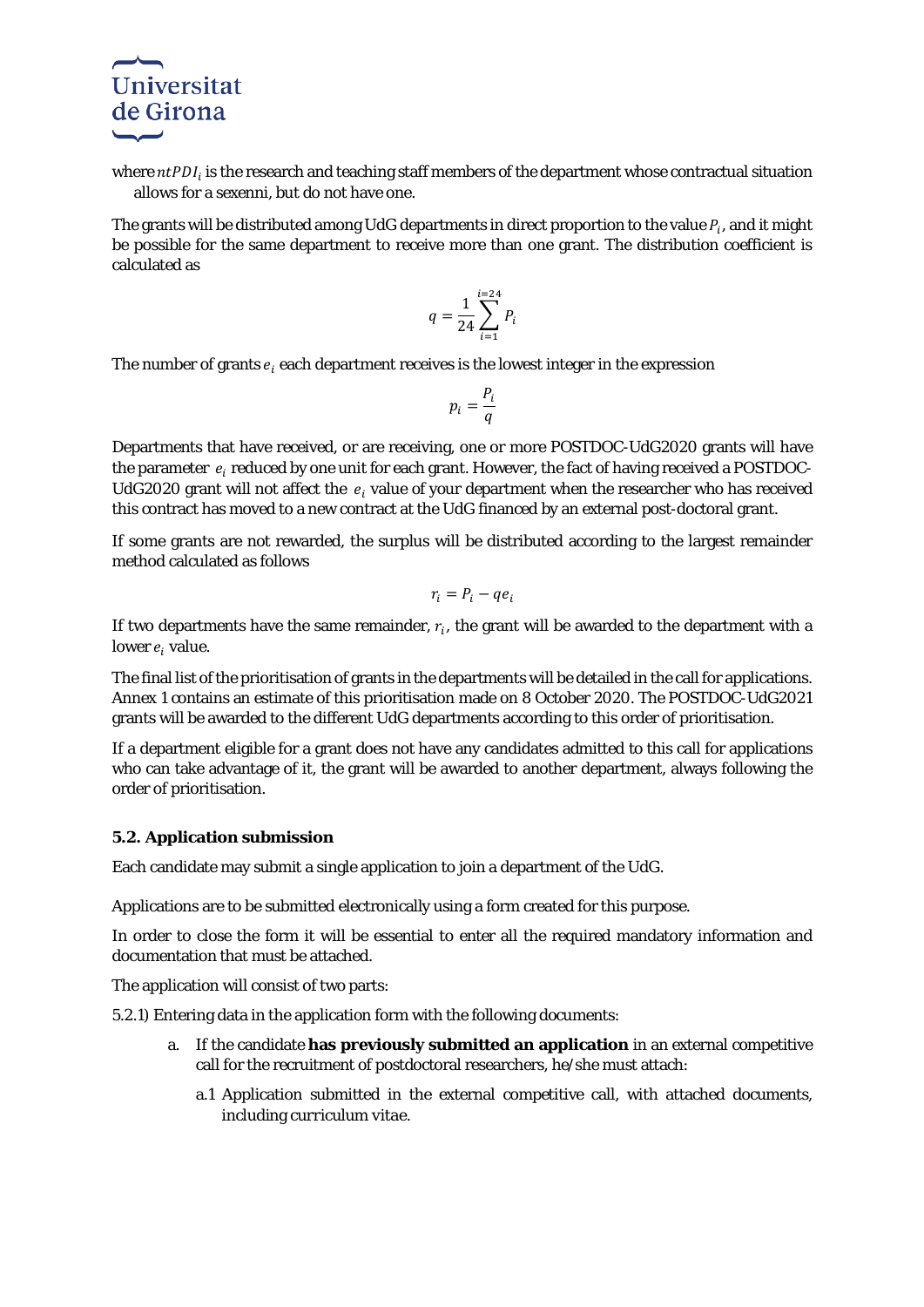

a.2 Summary of the research activity to be carried out at the UdG, if the application for the external competitive call does not include one. The proposed activity should be in line with the UdG 2030 Strategic Plan: The Sum of Intelligences.

If this alignment is not specifically stated in the documentation presented in the external competitive call, a specific field indicating how the proposed research is in line with the strategic plan must be completed on the POSTDOC-UdG application form.

- a.3 Acceptance document approved by the council of the department of the UdG where the applicant wishes to be assigned and mentioning the 8 credits per year that successful applicants must teach in this department (according to standard format).
- a.4 Statement of compliance with the admission requirements of the grant application of the external competitive call for the recruitment of postdoctoral researchers (according to the standard format).
- a.5. The identification detail of the tutor
- b. If the person **has not previously submitted an application** in an external competitive call:
	- b.1 Curriculum vitae.
	- b.2 Summary of the research activity to be carried out at the UdG and that must be in line with the UdG 2030 Strategic Plan: The Sum of Intelligences, if the applicant obtains this postdoctoral grant,.
	- b.3 Acceptance document approved by the council of the department of the UdG where the applicant wishes to be assigned and mentioning the 8 credits per year that successful applicants must teach in this department.
	- b.4 Statement of commitment to apply for a grant in an external competitive call for the recruitment of postdoctoral researchers (according to standard format).
	- b.5. The identification detail of the tutor
- 5.2.2) The application, once validated and sent through the electronic form, will not entail the effective presentation of the same at the date and time of confirmation, it must be formally presented in accordance with the procedure established in the call.

#### **5.3. Application submission deadline**

- 5.3.1. The period for the submission of applications will be established in the call for applications. Applications that have not been formalised on the form, or additional documentation that has not been informed on the form at the time of application, will not be accepted.
- 5.3.2. Once the deadline for the submission of applications has expired, the OITT shall publish, on the notice board at the UdG headquarters, a provisional list of applications that have been accepted and excluded, indicating the reasons for their rejection and any corrections that may be necessary for their acceptance.
- 5.3.3. Interested persons may submit amendments against this provisional list, within 10 business days from the day after its publication. If amendments are not submitted, the applications will be considered to be withdrawn it. If no amendments are introduced, this list will be considered final.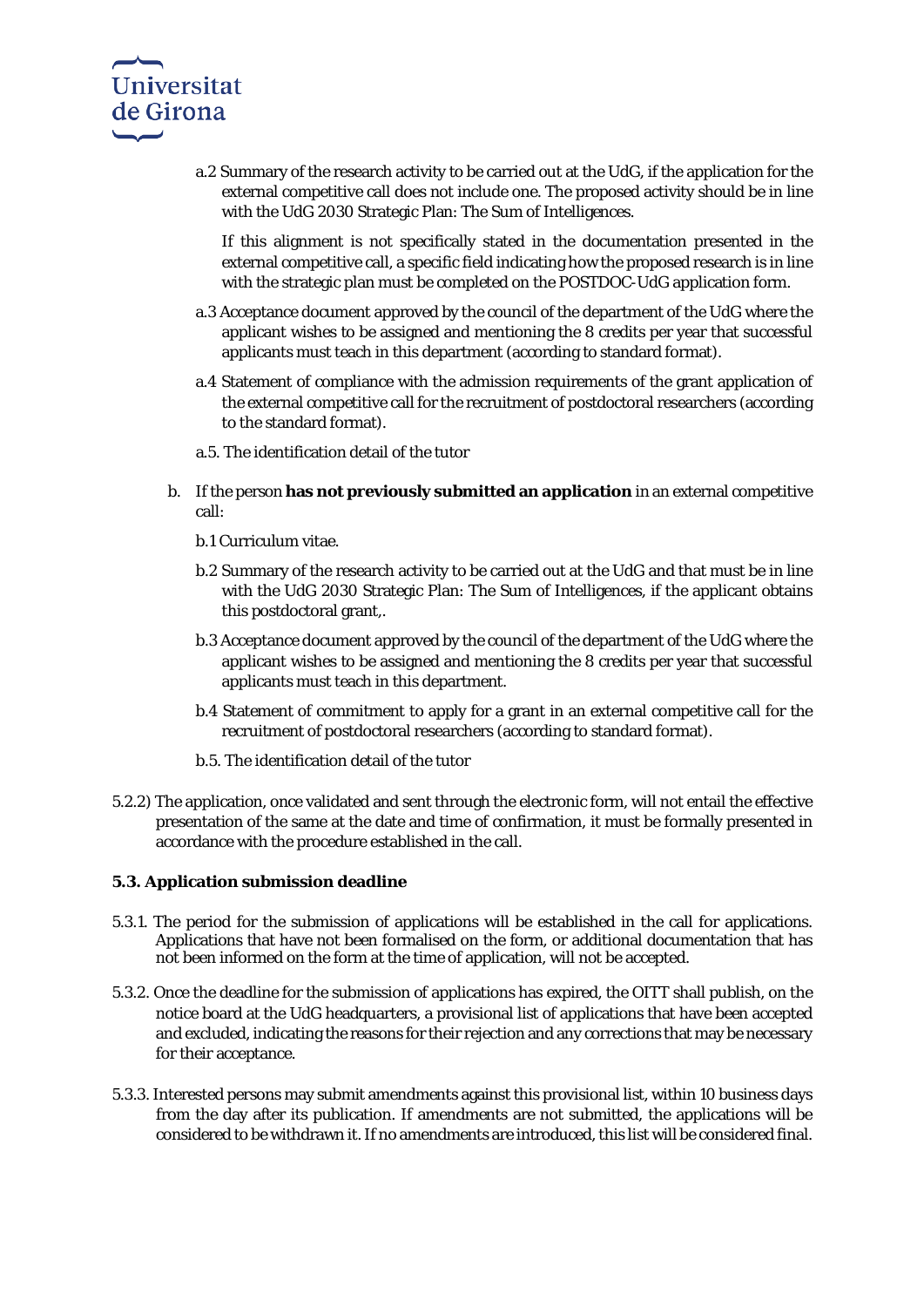

5.3.4. After this period the final list of accepted and rejected applications will be published on the bulletin board of the UdG's Electronic Office.

### **5.4. Evaluation process**

Grants of modality 1 will be awarded to candidates who apply to join the various departments of the UdG following the order of priority that will be established in Annex 1 of the call.

If a department (modality 1) has as many candidates admitted as there are grants in the POSTDOC-UdG2021 call for applications, a grant will be awarded to each candidate.

If a department (modality 1) or a tutor (modality 2) has more admitted candidates than corresponding grants, preferential consideration will be given to those who applied for an external competitive grant in the last call for the recruitment of researchers to carry out a postdoctoral stay at the UdG over those who did not apply.

Applications from the same department (modality 1) or same tutor (modality 2) will be prioritised by an assessment committee designated by the Executive Committee for Research, Transfer and Doctoral Studies and consisting of the following persons:

- President: the vice-rector for Research and Knowledge Transfer
- Vice-president: the vice-rector for Staff Management
- Members: five experts, one for each area of knowledge
- Secretary: head of the Office of Research and Technology Transfer

Priority will be assigned according to the following criteria:

|    | <b>Criteria</b>                                                                                                                                                                                                                                                                | <b>Maximum</b><br>score |
|----|--------------------------------------------------------------------------------------------------------------------------------------------------------------------------------------------------------------------------------------------------------------------------------|-------------------------|
| 1. | The quality of scientific production. The relevance of the candidate's<br>contribution in articles published in indexed journals, books and book<br>chapters, and in transfer (including patents) and dissemination activities.                                                | 6.5                     |
| 2. | Internacional exposure. Participation in international activities. Obtaining<br>funding through this participation and direct involvement in actions<br>related to international programmes and projects. Mobility in prestigious<br>centres, both international and national. | 2.0                     |
| 3. | Managing and participating in research projects; directing research lines;<br>supervising doctoral theses; supervising academic work (e.g. bachelor's or<br>master's final degree project or thesis) and being a principal investigator<br>of research or transfer projects.   | -1.5                    |

The Office of Research and Technology Transfer (OITT) will post, on the bulletin board of the UdG's Electronic Office, the provisional prioritisation of successful applications and will announce a period of 10 business days for the submission of comments on this ranking.

This list may be amended if, before the final date for submission of applications, the final list of applications accepted and excluded from one of the external calls to which applicants have previously applied is published. If a candidate proposed for a POSTDOC-UdG2021 grant is excluded from the external pre-call to which he or she applied, he or she will be treated in the same way as candidates who have not applied for a grant in a previous external call and will be required to make a responsible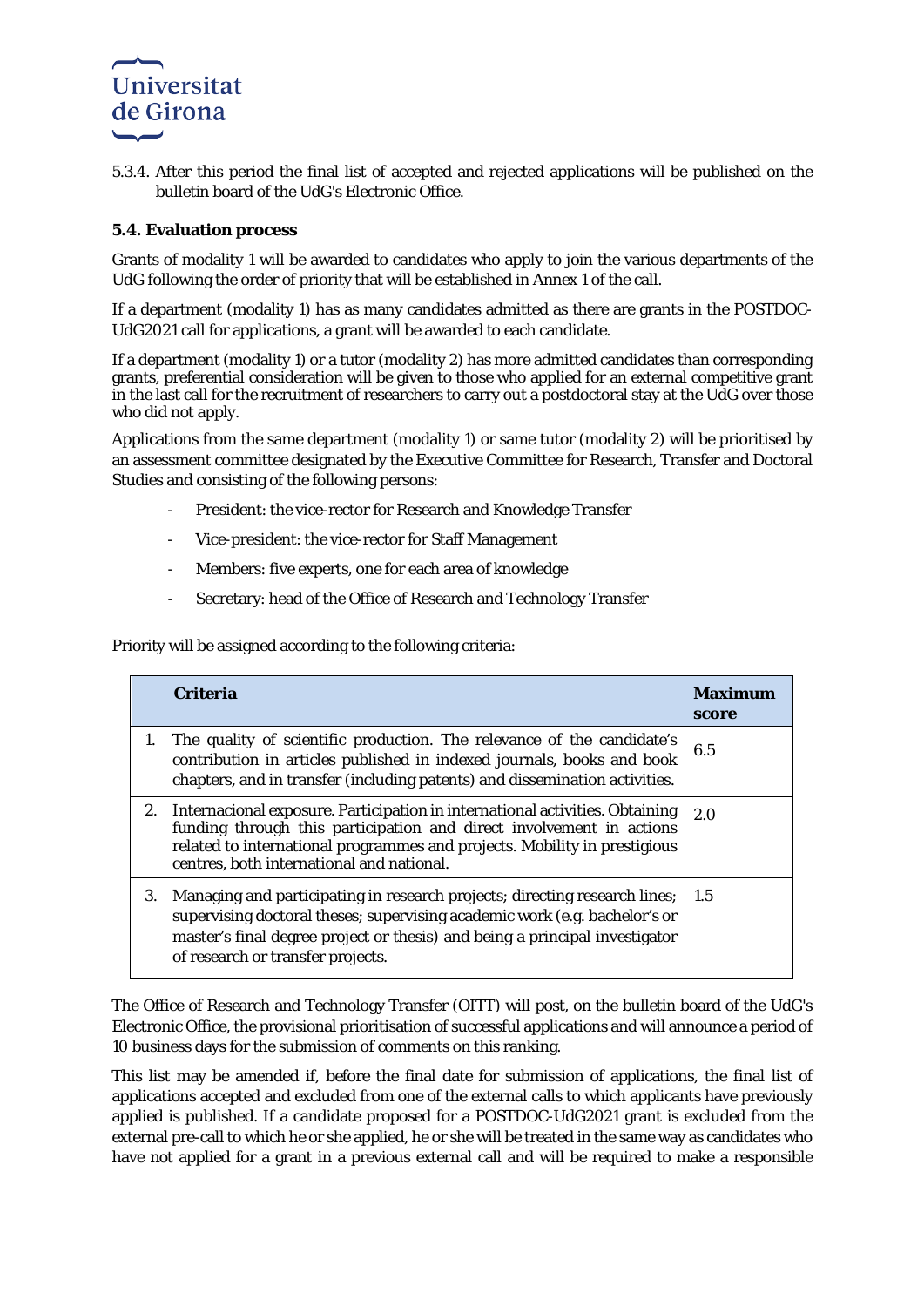

declaration of commitment to apply for a grant in an external competitive call for the recruitment of post-doctoral researchers.

The Executive Committee for Research, Transfer and Doctoral Studies will resolve any doubts and gaps in the interpretation and application of these terms and conditions.

The Executive Committee for Research, Transfer and Doctoral Studies, based on the prioritisation and the amendments submitted, will draw up a draft resolution containing a funding proposal and a waiting list for submission to the rector of the UdG.

#### **5.5. Results of the call**

The rector of the University of Girona will resolve this call, in light of the proposal presented by the Executive Committee for Research, Transfer and Doctoral Studies, within a maximum of 6 months from the date of publication of the call.

The results will be made public and communicated to interested parties through the UdG's Electronic Office.

## **6. Accepting the grant**

Within a maximum of 10 business days from the publication of the results, grant recipients must sign a document accepting the grant and the corresponding obligations set out in it.

Recipients who do not sign the acceptance document within the specified time will be considered to have renounced the grant, which will then be awarded to the first person from the same department on the waiting list. If there were none, the procedure set out in section 5 (5.4) would be followed to select a candidate from the next department on the list in Annex 1, to whom the grant would be awarded.

## **7. Obligations of grant recipients**

The obligations of the recipient researchers are as follows:

- 7.1. To join the research group of the tutor who has given him/her support, and to carry out the research tasks along the lines specified in his/her application.
- 7.2. To teach 8 credits a year in the department they have joined, in accordance with established needs.
- 7.3. In the tenth month of the contract, present an intermediate report justifying the activities carried out. And within a maximum period of one month after the end of the second year of contract, present a report justifying the activities carried out.
- 7.4. Compete, from the UdG, and within the terms of this contract, for a Juan de la Cierva, TecnioSpring, JIN (projects of the National R+D+i Plan for young unaffiliated researchers or those with temporary affiliations) or other similar grants, if they have not applied for an external competitive grant for the recruitment of postdoctoral researchers.

#### **8. Features of the contract**

## **8.1. Starting the contract**

Contracts will be initiated in accordance with the provisions of the call.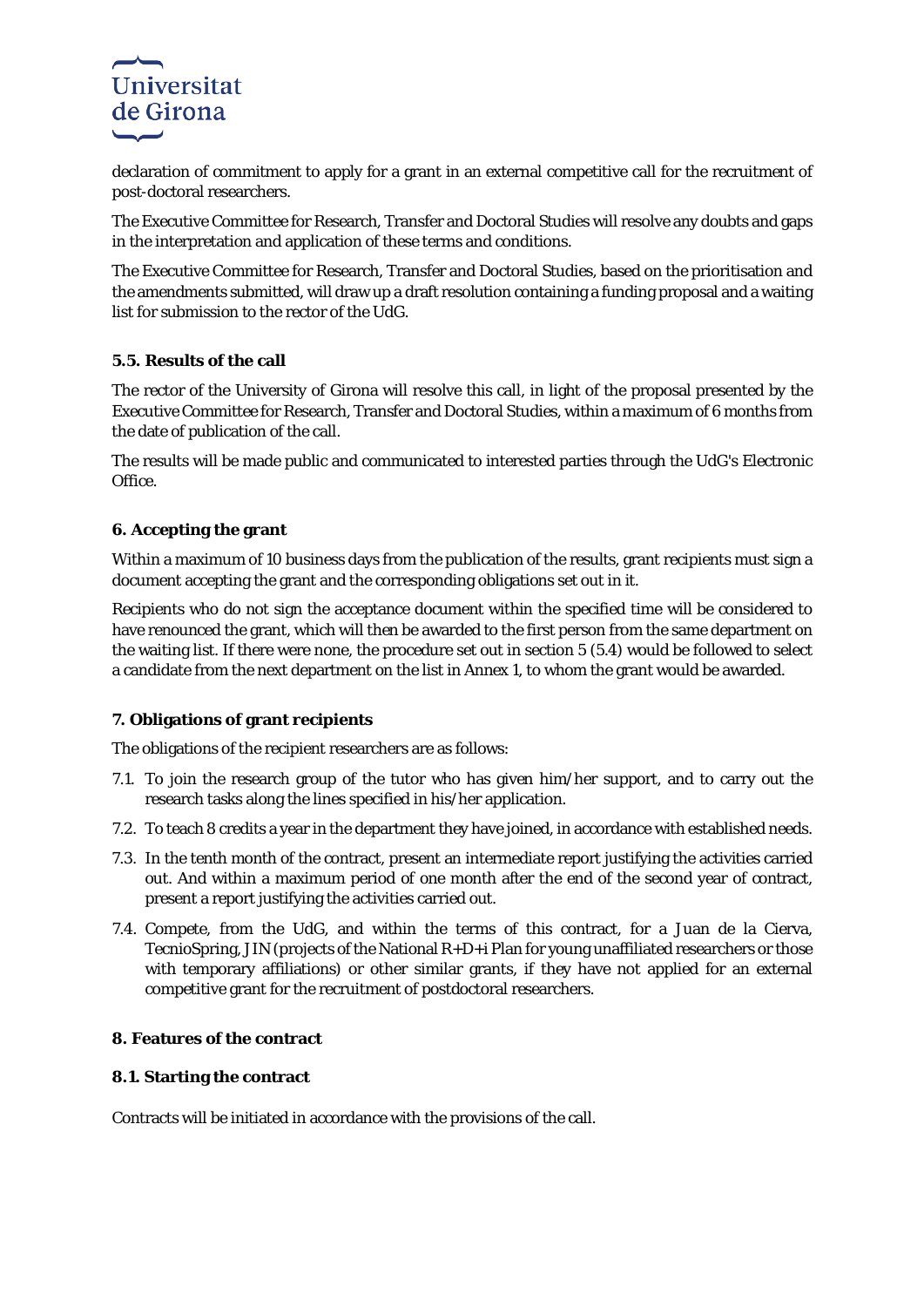

Exceptionally, contracts may start later in cases where the accepted applicants are non-EU foreigners that have to follow the procedures for obtaining work permits. The maximum periods of incorporation will be established by the call.

The Executive Committee for Research, Transfer and Doctoral Studies may authorise the start of the contract at a later date than that foreseen in the call for applications for justified reasons. This change in the date of incorporation must be requested within the period of acceptance of the aid. If a candidate is authorised to start the contract more than 3 months after the date foreseen in the call, the duration of the contract will be reduced by the whole period exceeding these 3 months.

## **8.2. Duration of the contract**

The duration of the contract will be two years except in the case referred to in point 8.1 of these terms. No extensions beyond this time may be made.

## **8.3. Termination of the contract**

Failure to comply with contractual obligations will result in the termination of the contract, effective the last day of the month.

## **9. Cancellations**

If recipients of a POSTDOC-UdG2021 grant renounce their contract, they must provide a report justifying the activities carried out during the period completed, in accordance with the provisions of section 7.3.

Any aid granted which is not accepted by the beneficiaries, which is waived, which is not incorporated or which is revoked until the date established in the call for applications will remain vacant and will be granted in accordance with point six. In this case the date of incorporation will be the 1st or 16th day of the month following the resolution of the Rector of the new concessions.

#### **10. Withdrawal of the contract**

The employment contract which is the subject of this aid will be terminated on expiry of the agreed time. It may also be terminated 12 months after the start of its validity, in the event of not obtaining a favourable evaluation of the intermediate justificatory report (term 7.3) by the Department Council.

The total or partial non-fulfilment of the obligations or requirements established in these terms, as well as the conditions, if any, that appear in the concession resolution, the concealment or falsification of data, will entail the termination of the contract .

## **11. Incompatibilities of aid**

This aid is incompatible with any other aid of the same kind. This aid will be compatible with the work carried out in accordance with Article 83 of Law 6/2001, of 21 December, on universities, provided that this work is directly related to the line of research on which the beneficiary's work plan is based.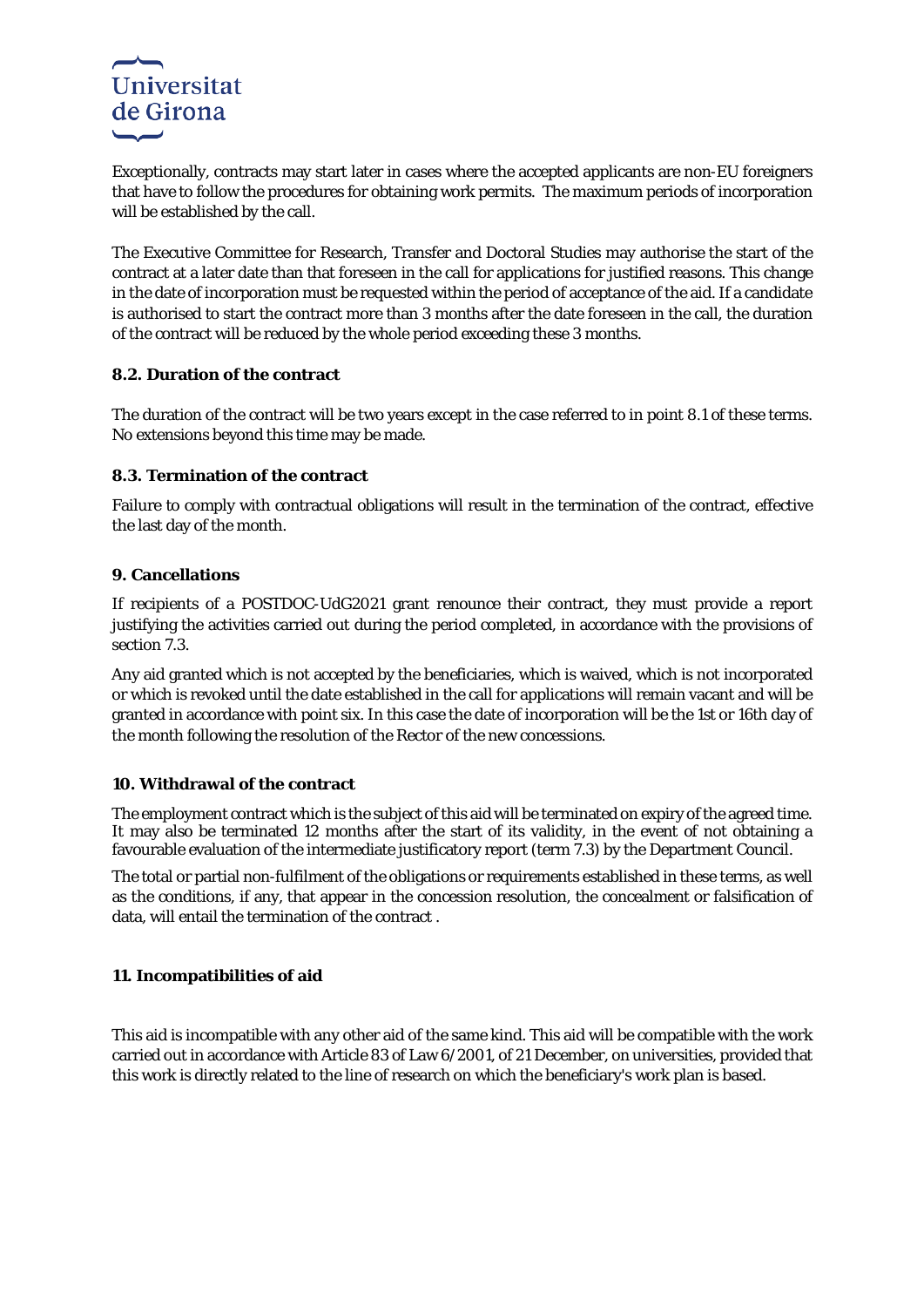

In any case, the contracted personnel who benefit from this aid will be subject to the regime of incompatibilities applicable to the contracted teaching and research personnel of the University of Girona.

Applications for authorisation of compatibility must be submitted to the UdG Human Resources Service.

## **12. Applicable regulations**

In all matters not expressly provided for in this call, the following provisions shall apply: Law 38/2003, of 17 November, on Subsidies; Law 26/2010, of 3 August, on Legal Regime and Procedures of the Catalonian Public Administration; and Law 39/2015, of 1 October, on the Common Administrative Procedures of the Public Administrations.

#### **13. Notifications**

These terms and conditions, te call, the procedural acts and the results of the call will be published on the bulletin board of the Electronic Office of the University of Girona.

After publication of the acts and the results, the persons concerned shall be deemed to have been notified, in accordance with the provisions of article 40 of Law 39/2015, of 1 October, on the Common Administrative Procedures of the Public Administrations.

#### **14. Publication**

The announcement of this call will take place on the bulletin board of the Electronic Office of the University of Girona <https://seu.udg.edu/serveis-dinformacio/tauler-danuncis-electronic>.